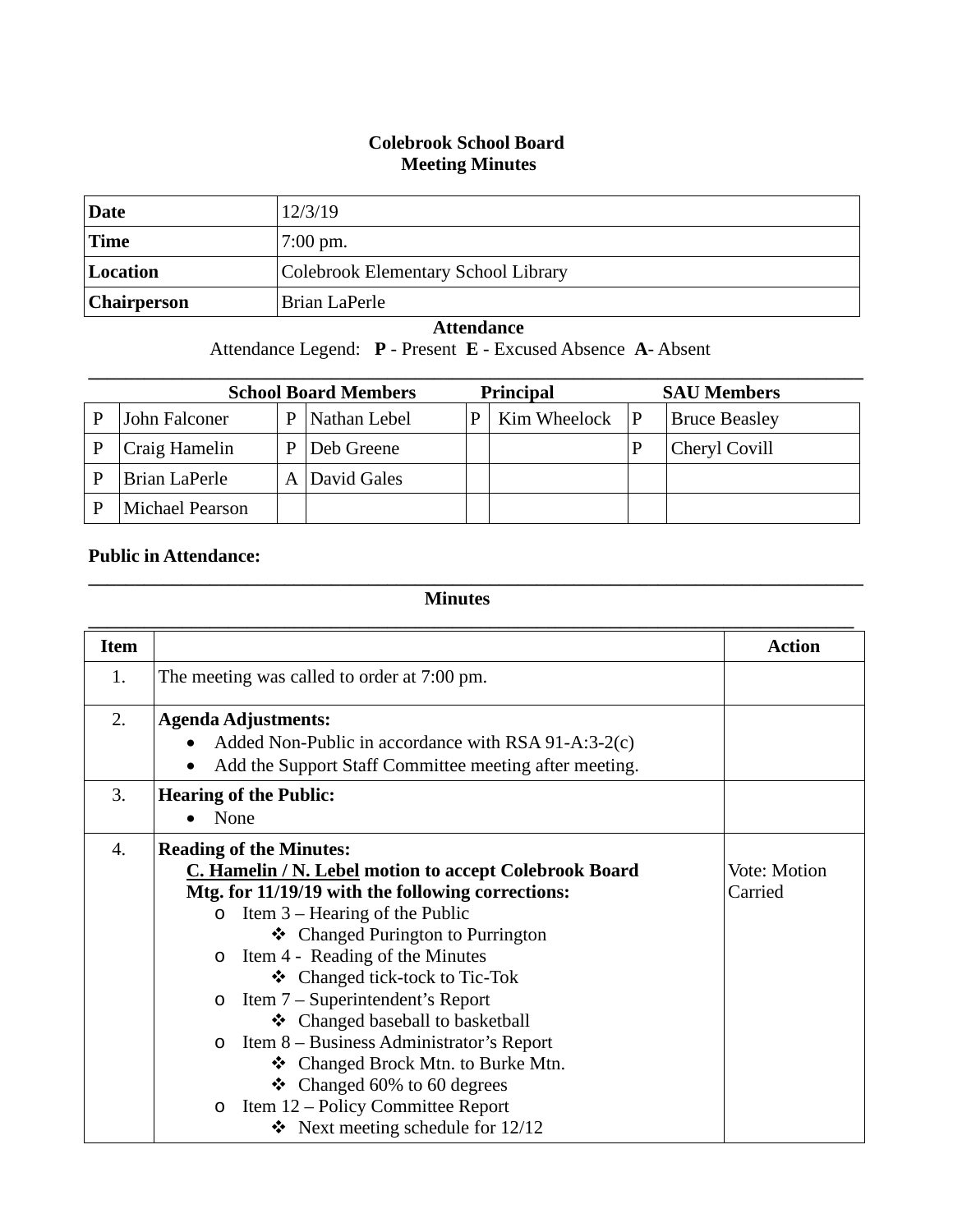| 5. | Item 13 – Support Staff Committee Report<br>O<br>$\triangleleft$ Reworded Mie Elwell drafting the 1 <sup>st</sup> contract with<br>Support Staff Committee with their 23 to 2 vote<br>Item 19 – New Business<br>$\circ$<br>❖ Changed collaborator to Collaborative<br>Add Non-Public Session to minutes<br>O<br><b>Special Reports:</b><br>None                                                                                                                                                                                                                                                                                                                                                                                                                                                                                     |  |
|----|-------------------------------------------------------------------------------------------------------------------------------------------------------------------------------------------------------------------------------------------------------------------------------------------------------------------------------------------------------------------------------------------------------------------------------------------------------------------------------------------------------------------------------------------------------------------------------------------------------------------------------------------------------------------------------------------------------------------------------------------------------------------------------------------------------------------------------------|--|
| 6. | <b>Principal's Report:</b> Kim Wheelock                                                                                                                                                                                                                                                                                                                                                                                                                                                                                                                                                                                                                                                                                                                                                                                             |  |
|    | Principal Activities $11/20 - 11/29$<br>See attached<br>$\circ$<br>K. Wheelock talked to the board about U.S. History and how the<br>٠<br>Colebrook School district requires 2 credits of U.S. History for<br>graduation. The State of NH only requires 1 credit as do all the NH<br>schools around (Pittsburg, Groveton, WMRHS, Littleton and<br>Berlin).<br>Revisit the policy in bring back at the next school board<br>meeting.<br>K. Wheelock talked on getting parents together to perform a PTO.<br>Discipline data for the $8th$ grade class shows that there is a need for<br>$\bullet$<br>an intervention class-wide as this group has difficulty<br>communicating in a healthy manner and there are significant<br>social/emotional needs.<br>$\triangleleft$ Light discussion<br><b>Student Council Report:</b><br>None |  |
| 7. | <b>Superintendent's Report: Bruce Beasley</b>                                                                                                                                                                                                                                                                                                                                                                                                                                                                                                                                                                                                                                                                                                                                                                                       |  |
|    | B. Beasley mentioned to the board SAU #7 employees will be<br>working 1/2 days on Christmas Eve and New Year's Eve.                                                                                                                                                                                                                                                                                                                                                                                                                                                                                                                                                                                                                                                                                                                 |  |
|    | Alumni panel consisting of past graduates from Colebrook,<br>Pittsburg and Canaan high schools spoke to area freshmen and<br>sophomores at the Tillotson Center to discuss their post-collegiate<br>lives and giving advice on matters such as choosing a college.<br>B. Beasley reminded the board on the delegate assembly coming<br>٠<br>up on 1/25/20. J. Falconer will carry the vote for the Colebrook<br>board.                                                                                                                                                                                                                                                                                                                                                                                                              |  |
| 8. | <b>Business Administrator's: Cheryl Covill</b>                                                                                                                                                                                                                                                                                                                                                                                                                                                                                                                                                                                                                                                                                                                                                                                      |  |
|    | Setting up a meeting on 1/17/20 with the SAU #7 on safety issues,<br>$\bullet$<br>such as how to stop someone from bleeding out, etc.<br>C. Covill is trying to schedule time to work with V. Smart on<br>different policies.<br>Colebrook Academy & Elementary School - School Snowmobile<br>Rules (see attached)<br>C. Covill mentioned she has had Carl go around in place single<br>$\circ$<br>rope around the field and there will be 3 signs that will be<br>posted.                                                                                                                                                                                                                                                                                                                                                          |  |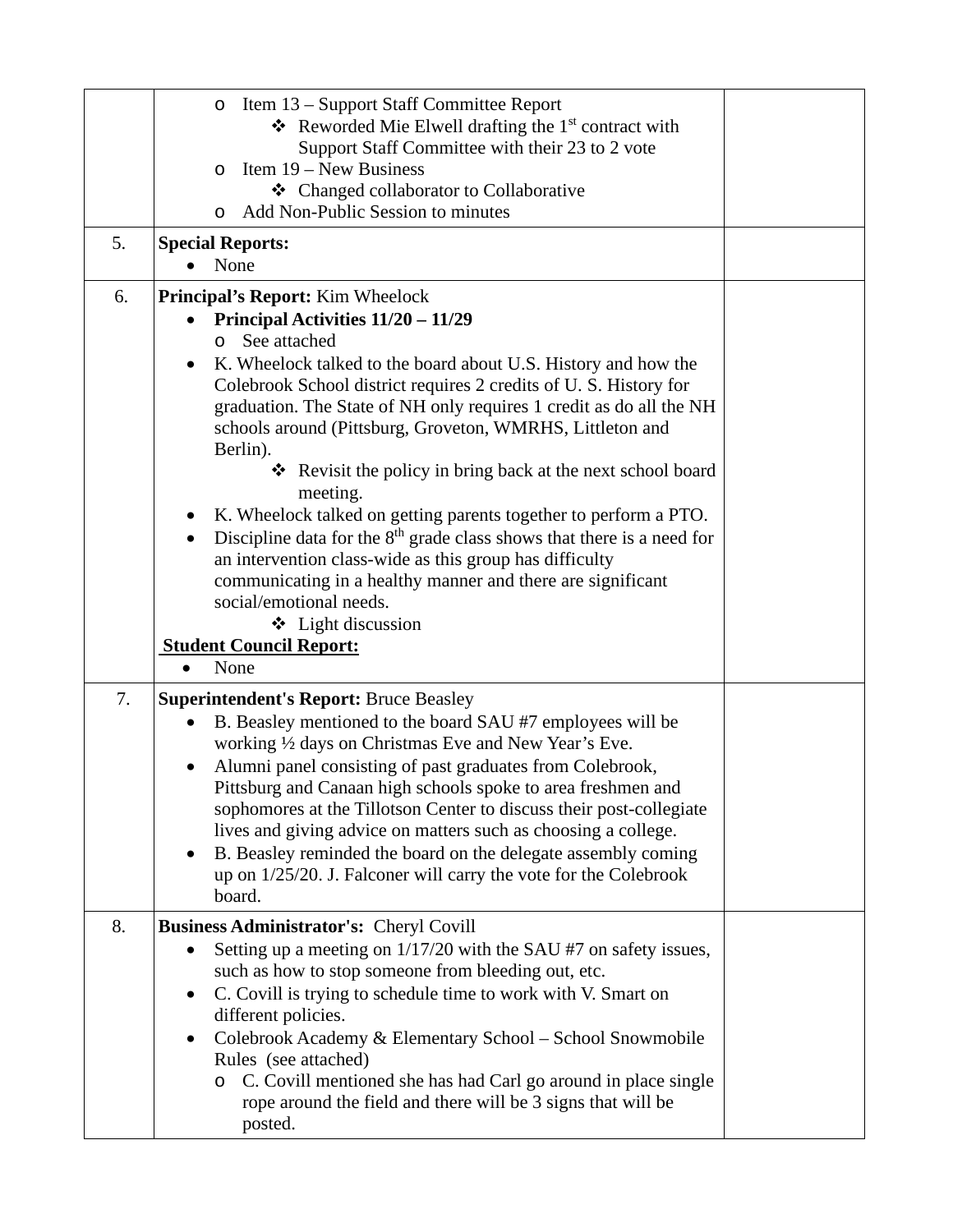|     | N. Lebel / C. Hamelin motion to accept and adopt the School<br><b>Snowmobile Rules.</b>                                                                                                                                                                                                                                                                                                                                                                                                             | Vote: 4 Yes<br>1 Nay J. Falconer |
|-----|-----------------------------------------------------------------------------------------------------------------------------------------------------------------------------------------------------------------------------------------------------------------------------------------------------------------------------------------------------------------------------------------------------------------------------------------------------------------------------------------------------|----------------------------------|
| 9.  | <b>NH School Board Association Business: John Falconer</b><br>Keep checking emails                                                                                                                                                                                                                                                                                                                                                                                                                  |                                  |
| 10. | Co-Curricular Committee Report: Brian LaPerle<br>None                                                                                                                                                                                                                                                                                                                                                                                                                                               |                                  |
| 11. | <b>Building Committee: Craig Hamelin</b><br>Met with Daniel Hebert at the CA about closing down the upstairs.<br>$\bullet$<br>Mr. Hebert opinion it would be very costly and should put the<br>building up for sale.<br>o C. Covill spoke on how costly it would be to get the codes up-<br>to-date.<br>A lot of discussion<br>$\circ$<br>J. Falconer asked if this should be on a Warrant Article, will be<br>$\circ$<br>on next meeting agenda to discuss the wording for the Warrant<br>Article. |                                  |
| 12. | <b>Policy Committee Report: Deb Greene</b><br>Meeting on $12/12/19$ @ 6 p.m.                                                                                                                                                                                                                                                                                                                                                                                                                        |                                  |
| 13. | <b>Support Staff Committee Report: Michael Pearson</b><br>B. Beasley mentioned Mike Elwell has a few concerns with the<br>$\bullet$<br>Support Staff contract. (will meet after regular meeting)                                                                                                                                                                                                                                                                                                    |                                  |
| 14. | <b>Negotiations Committee Report: John Falconer</b><br>Next meeting will be on 12/4/19                                                                                                                                                                                                                                                                                                                                                                                                              |                                  |
| 15. | <b>Curriculum Committee Report: David Gales</b><br>None<br>$\bullet$                                                                                                                                                                                                                                                                                                                                                                                                                                |                                  |
| 16. | <b>Technology Committee Report: David Gales</b><br>None                                                                                                                                                                                                                                                                                                                                                                                                                                             |                                  |
| 17. | <b>Regional Committee Report: Brian LaPerle</b><br>Meeting on $12/5/19$<br>B. Beasley passed out Proposed Grade Distributions sheet on<br>$\bullet$<br>different proposals.<br>o A lot of discussion<br>B. LaPerle asked the board their thoughts on the proposals.<br>$\circ$                                                                                                                                                                                                                      |                                  |
| 18. | <b>Unfinished Business:</b><br>Cost of moving SAU 7 office into the CA building – Already<br>$\bullet$<br>discussed                                                                                                                                                                                                                                                                                                                                                                                 |                                  |
| 19. | <b>New Business:</b><br>20-21 Budget discussion<br>Use of Disparity Aid – Projects<br>$\circ$<br>C. Covill passed out the budget handbook to the board members<br>and went into detail on different line items within the budget.<br><b>Sunday Practices Policy</b>                                                                                                                                                                                                                                 |                                  |